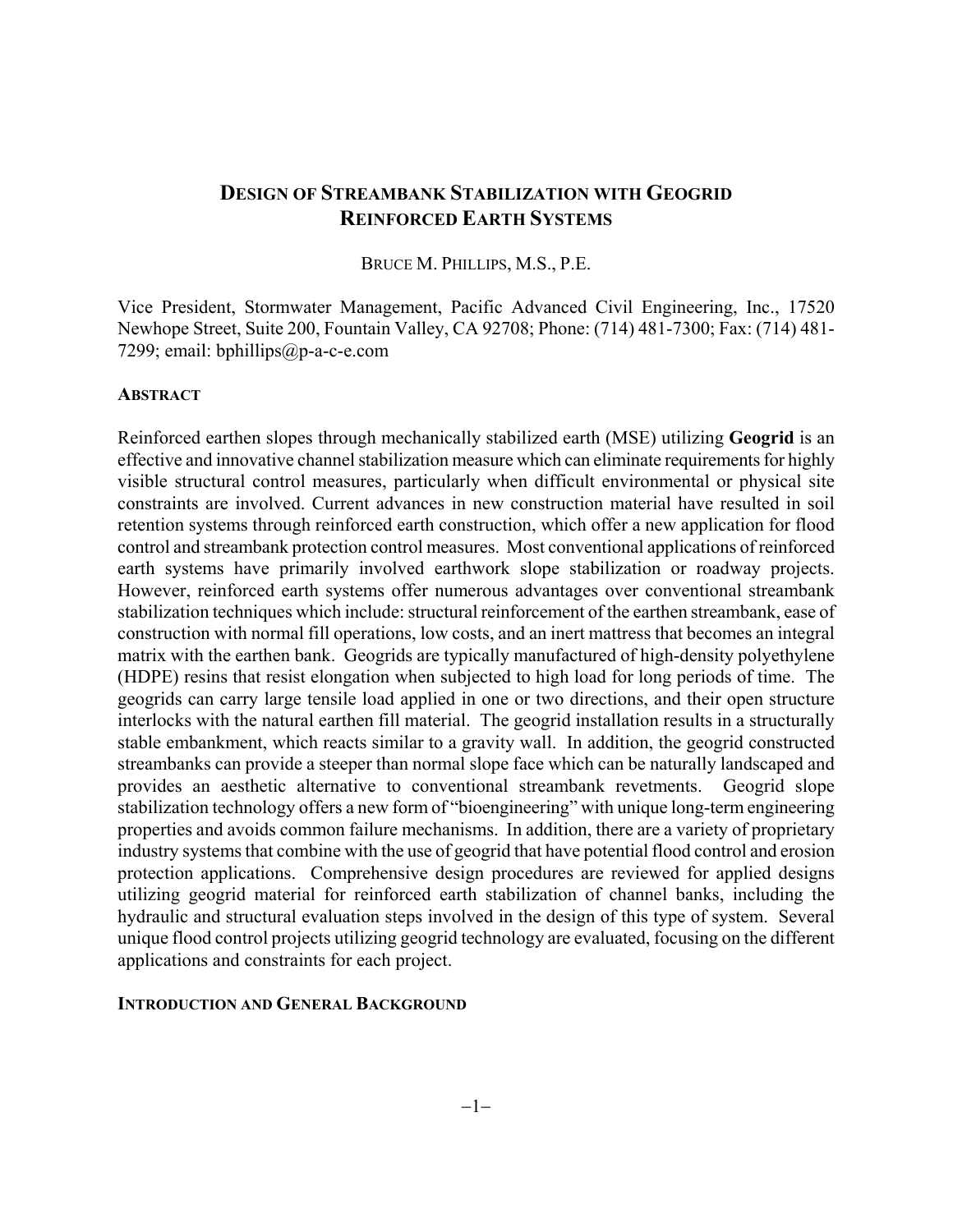Streambank erosion from both natural and induced erosion is a continual physiographic process associated with alluvial rivers and streams requiring the effective design of protective countermeasures. Conventional river engineering protective measures have included slope revetments to provide armoring through rigid, flexible, and biotechnical means which resist the hydraulic forces. However, current restrictive environmental regulations and community awareness of aesthetics often limit these available options, in addition to the physical constraints and other evolving stringent design criteria. Common limitations of standard slope revetment materials include (1) limitations of slope geometry, (2) unattractive, (3) limited velocity or tractive force resistance, (4) limited earth retaining and structural capacity, (5) foundation requirements, (6) no slope stabilization only erosion protection, (7) lack of seismic load resistance. MSE wall systems also offer a suitable replacement alternative for the standard rigid reinforced concrete channel. systems

Introduction of new soil stabilization technology through the application of mechnically stabilized earth (MSE) through geogrid systems offer unique erosion protection solutions which can avoid many of the current issues and provide a substantial economic benefit over conventional measures. A major drawkback of standard bank protection methods is that the primary design function is to provide erosion protection and assist in little in structural soil stabilization or retention. Control measures which incorporate features to resist soil loads will generally result in costly facilities and large structural elements. Earth retaining structures typically utilize cast-in-place reinforced concrete cantilever walls or even gabions for economical solutions of low-walls. Soil reinforcement techniques offer sot effective solution for earth retaining system extending over tenfeet in height. The conventional flexible erosion protection systems for streambanks such as rock rip-rap, cabled concrete, however, are limited to a maximum slope angle which is generally controlled by the angle of repose of the native bank material or the natural stability of the bank. This requirement can impose a serious physical constraint in attempting to apply these measures. **BASIC THEORY OF RETAINED EARTH SYSTEMS**

The fundamental principle of retained earth system lies in the mobilization of the bearing pressure of the soil. The stability of a soil reinforced retaining systems is derived from the composite action of the horizontal reinforcing elements which extend within the reinforced soil mass behind the slope or wall face. The resulting structure behaves as a unit with the reinforcing elements providing tensile strength to the soil mass. A retained earth wall system can be thought of as a gravity dam supporting itself and the earth behind it. The earth within the area of reinforcement acts as a homogeneous unit for resistance. Soil reinforcing elements are designed and positioned within the compacted backfill to give the composite structure tensile strength. The mechanism of soil to reinforcing stress transfer is through the bearing pressure of the soil onto the mesh of the buried grid panels or reinforcing elements. The bearing pressure is developed along the projected area of the geogrid and is in turn transferred from the soil mass to the longitudinal axis of the geogrid web, resulting in the development of tensile forces in this portion of the geogrid. The horizontal earth pressure within the reinforced earth zone is based upon a modified trapezoidal failure surface or plane, which is different, and reduced from the natural circular failure for the native soil embankment. The assumed failure surface, at a horizontal distance of 0.3H, defines the geometry of the active pressure earth zone developing the tension load transferred to the mattress.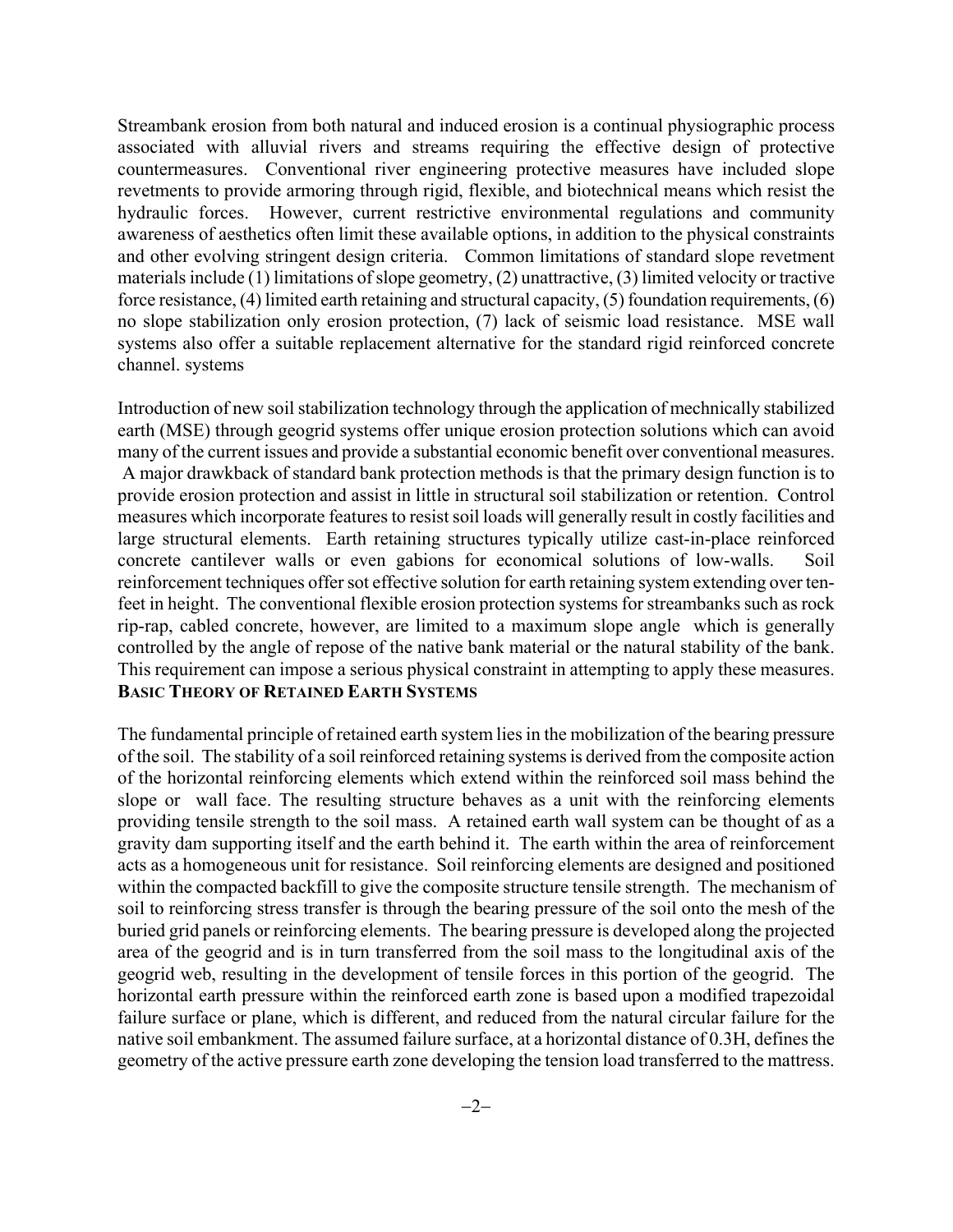The passive or resistive earth pressure zone is on the opposite side of the failure surface and is the area that the force is transferred.

Three primary materials have been utilized for the buried soil reinforcement panels which include: (1) high-density polyethelene (HDPE) extruded meshes such as Tensar materials, (2) metallic strips or welded wire mesh, and (3) high strength woven geotextile fabrics. The disadvantages of the various materials include: (1) metal wire meshes and steel strips have limited durability from corrosion and long anchorage lengths are required, and (2) geotextile have reduced durability by fine filaments and difficult to connect to the slope facing system.

Earth retention systems for bank stabilization utilizing MSE for water applications generally require and incorporate some form of slope revetment or facing which is generally part of the structural member, but provides the necessary erosion protection of the slope. "Segmental walls" involve separate precast concrete panels or block which are interlocking and transfer the horizontal soil loading to the reinforcing geogrids with a vertical face if required. Another type of proprietary system is the Sierra® Slope System by Tensar and is different since it allows a vegetative slope face. This system involves applying soil retention material at the slope face, such as a geotextile fabric, between the horizontal layers of the geogrid and results in a very steep stabilized slope face.

## **GEOGRID MATERIAL PROPERTIES**

Geogrids are high strength polymer grid structures that form an extremely efficient reinforcing by performing as a network of distributed anchors within a soil matrix. One of the leading manufacturers of geogrid in the United States is Tensar® and they offer HDPE geogrids either biaxial or uniaxial. Some inherent attributes of the polymeric geogrid material include: (1) the load transfer by which structural forces are transferred to the geogrid, (2) working load capacity of the geogrid, (3) structural integrity of the geogrid to deforming forces, and (4) resistance of the geogrid to degradation or long term environmental stress. The manufacturing process involves punching a linear hole pattern into a polymer sheet which is then heated and drawn in the machine direction to produce either "uniaxial" product or feedstock for subsequent stretching into "biaxial" product. The uniaxial geogrid is used as the primary reinforcement for load transfer because of is high tensile strength and the biaxial geogrids are used for secondary slope reinforcement which provides resistance to surficial slope sloughing.

The characteristic material properties associated with the HDPE Tensar geogrid include: (1) resistance to biological degradation or attack, (2) chemical resistance, (3) weathering resistance from UV degradation through incorporating additive of carbon black, (4) resistance to aging from oxidation since much of the material incorporates antioxidants, and (5) environmental stress cracking will not effect their performance. The manufacturing process for the Tensar geogrids causes a molecular orientation along the axial alignment of the geogrid which is responsible for the improvement to its mechanical properties. Long-term strength of the geogrids needs only to include allowances for: (1) potential onsite damage during construction, (2) outdoor weathering on parts that will remain exposed for many years, and (3) inherent safety factor for the particular structure design.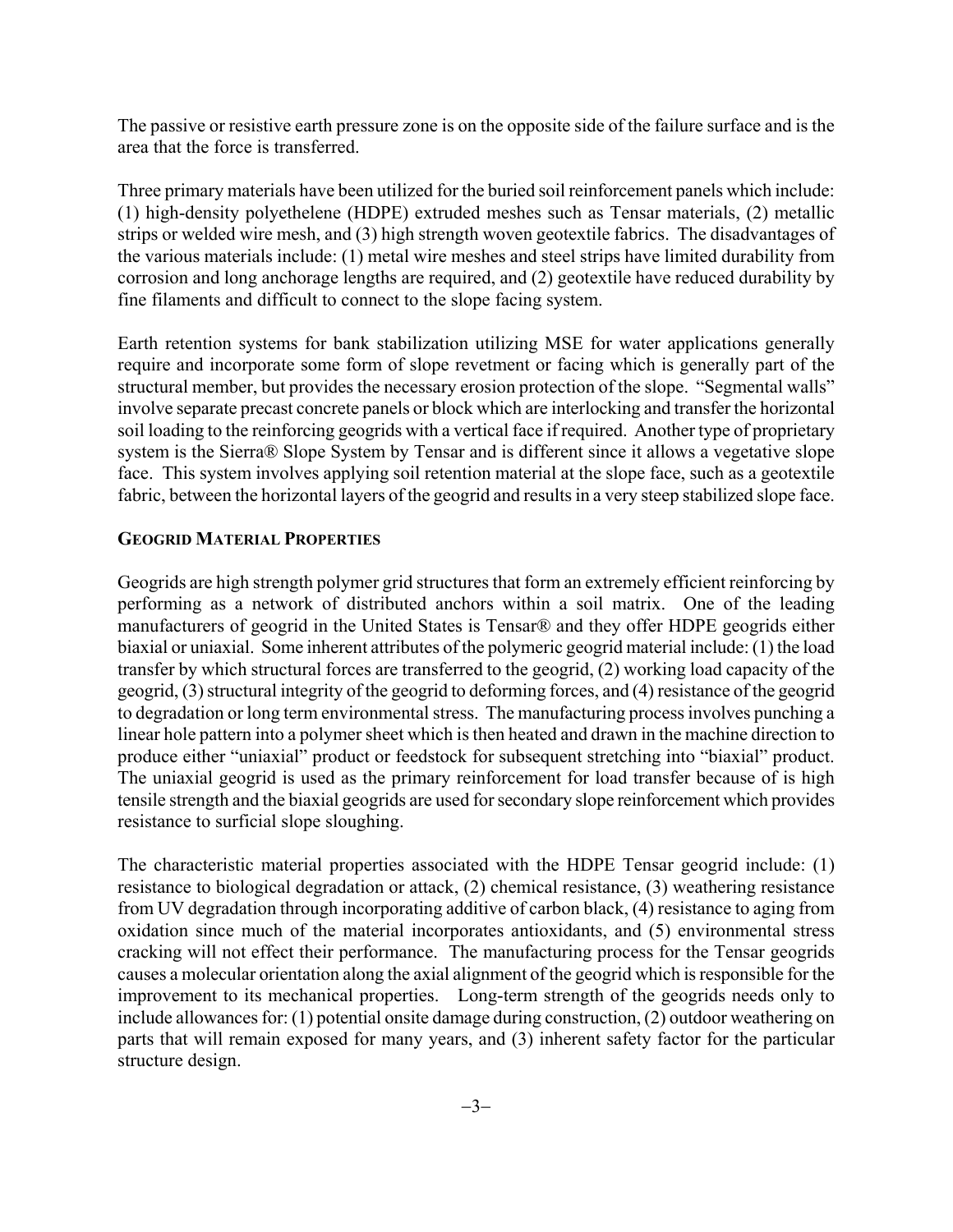#### **COMPARISON TO TRADITIONAL STREAMBANK PROTECTION SYSTEMS**

Traditional streambank armoring or revetment provides artificial surfacing of the side slope to resist erosion and scour, but results in limited geotechnical stabilization or structural earth retention capabilities. Conventional armoring methods can be classified as "rigid" or "flexible" systems. Representative types of rigid revetment systems include cantilevered concrete retaining walls, concrete slope paving, grouted stone, and sheet piles. Similar types of flexible systems include gabions, articulating concrete block mattress, loose rock rip-rap, and gabions. All these systems have various inherent physical constraints and result in specific limitations for a particular application. One of the most serious limitations is the maximum bank slope which the system can be applied and this is generally governed by the natural geotechnical stability of the bank or the hydraulic stability of the armor unit. Cantilevered retaining walls are the only rigid type system which can resist the horizontal soil loads from increase streambank slopes, but increasing wall heights cause larger structural systems with increasing costs. Cantilevered concrete walls are utilized extensively in flood control works such as intake structures, headworks, outlet facilities, and channelization. Current seismic loading requirements eliminate concrete walls as a cost effective solution and many times it is difficult to achieve the desired safety factor because of these conditions. Foundation stability is another factor which is critical to the long term performance of many rigid revetment systems and is difficult to achieve, particularly in a riverine environment.

MSE systems offer inherent advantages to many of the common constraints and issues encountered with the traditional streambank revetment systems. An important consideration in seismically active zones is the exceptional performance when subjected to seismic loads because of their flexibility and inherent energy absorption capacity of the earth system. MSE walls may become the only feasible alternative for an extremely high wall height such as an intake structure or spillway training wall, when compared to a conventional cantilevered concrete retaining wall. Another restriction encountered in many streambank protection projects is the environmental regulatory restrictions which limit the amount of encroachment into the floodplain. MSE streambank system offer the advantage of being able to utilize steeper slopes, up to vertical, and potentially avoiding this issue. Foundation stability is not as critical with the MSE system since the load carrying capacity is transferred to the earthen backfill and differential settlements higher than those allowed in reinforced concrete retaining walls can be tolerated.

### **STREAMBANK RIVER ENGINEERING APPLICATIONS FOR MSE SYSTEMS**

The potential applications for MSE systems in river streambank protection provide a wide range of opportunities and offer improved long term performance of the structure while assisting to avoid many difficult design constraints. Several actual design applications which will be reviewed in more detail include: (1) flood control reservoir intake training wall, (2) channelization, and (3) alluvial streambank protection. Additional applications can include hydraulic structures, spillway walls, outlet works retaining systems, floodwalls / levee protection, and drop structures. MSE system also offer the potential to provide improved stability to conventional water bioenigneering techniques. Some of the MSE systems, such as the Sierra® System, provide the opportunity to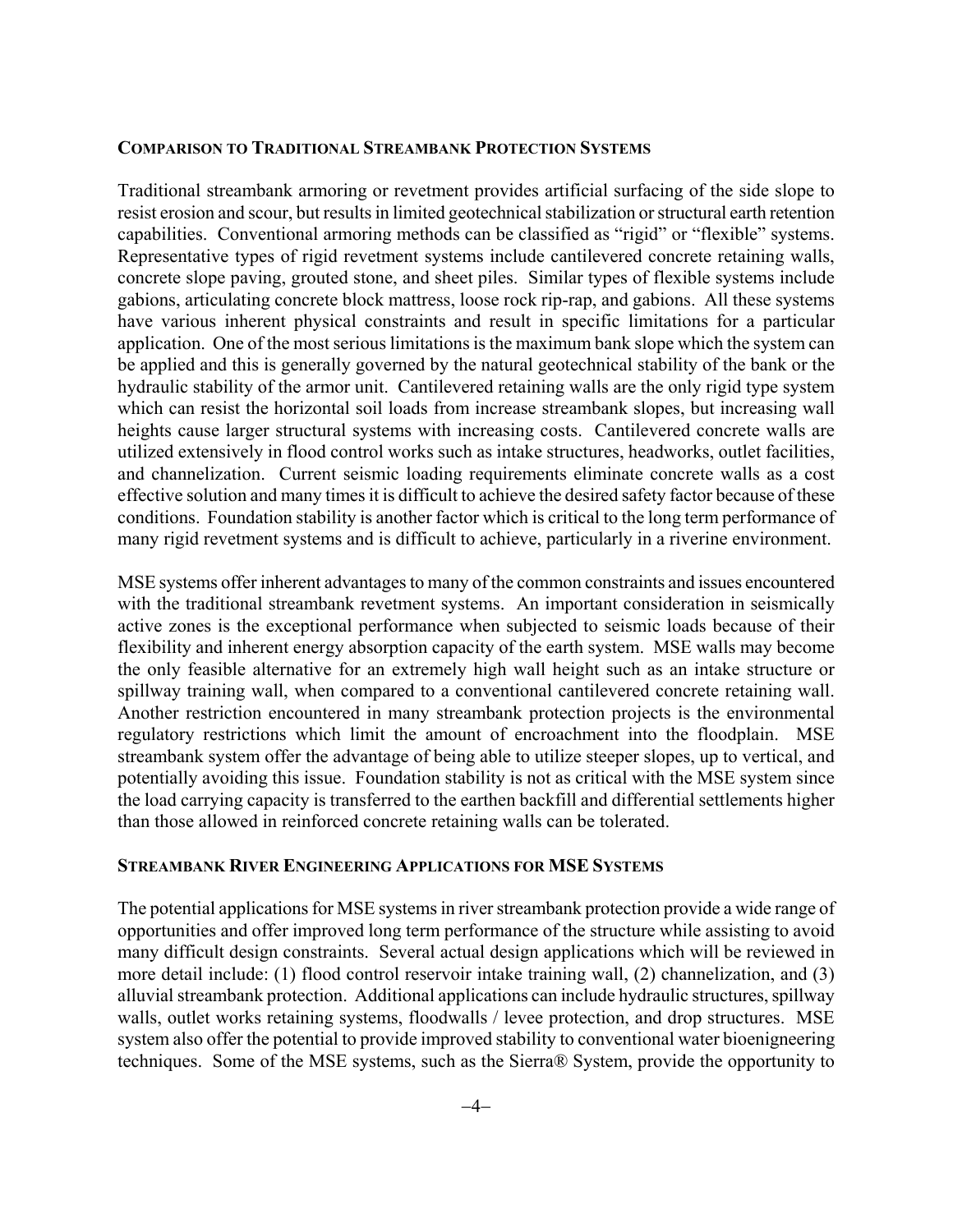incorporate bioengineering techniques into the slope facing which promote riparian enhancement, while conventional bioengineering have limits on erosion protection effectiveness. The feasibility for the application of the MSE system must be carefully evaluated based upon satisfying the field conditions, long term stability, and economic justification compared to conventional systems.

# **HYDRAULIC DESIGN ISSUES**

The standard hydraulic design requirements for conventional bank armoring are also applicable to bank stabilization utilizing any of the geogrid earth retention systems. The system can be applied to both alluvial or moveable streambeds and fixed channel inverts. The common design elements of concern for bank protection include: (1) depth of toe protection if an alluvial streambed, (2) maximum height of revetment, (3) alignment, (4) erosion resistance of armored surface, (5) providing for tributary drainage outlets, (6) geotechnical slope stability, (7) subdrainage and foundation protection, and (8) protection at the termination points through tiebacks to prevent flanking. The most common failure of rigid streambank revetments in alluvial channels is inadequate toe protection depth which resulted in undermining from scour. The design of the streambank revetment in an alluvial stream must ensure adequate toe-down protection is provided below the anticipated scour depths to account for dynamic changes in the streambed. Toe-down depth of the streambank revetment system must consider potential vertical adjustments from (1) general streambed degradation, (2) bedform height, (3) local scour, (4) bed scour, and (5) low-flow entrenchment.

Particular items which must be addressed for the geogrid system are the erosion resistance capabilities of the armored slope facing system and the potential hydraulic migration of subgrade or retained earth backfill material. The MSE segmental wall systems with concrete wall facing segments can essentially function similar to traditional reinforced concrete channels and have the capability of conveying high velocity flows. The potential limitations of higher velocity flows adjacent to the MSE wall system include the potential pressure differential at each wall segement joint and the loss of material through the panel joint. Much of the potential problem can be alleviated through providing a free draining backfill material for the reinforced earth volume and installing a geotextile fabric to reduce migration of the fines from the backfill. These features will also assist in mitigating a rapid drawdown condition which must also be evaluated as part of the structural design analysis. Hydraulic limitations of the MSE systems are generally not a concern for low-velocity flows.

Erosion resistance of the MSE slope face is a function of the slope facing material incorporated in the design of the wall system. Erosion or abrasion should not a serious consideration for the wall systems utilizing concrete facing panels. Erosion resistance of systems which utilize an erosion mattress will have reduced velocity resistance capabilities based upon the performance characteristics of the fabric.

### **STRUCTURAL DESIGN REQUIREMENTS**

MSE retaining systems fail in two principle modes. One is the breakage of the reinforcing strips and the other is the pullout of the reinforcing strips from the backfill. The structural design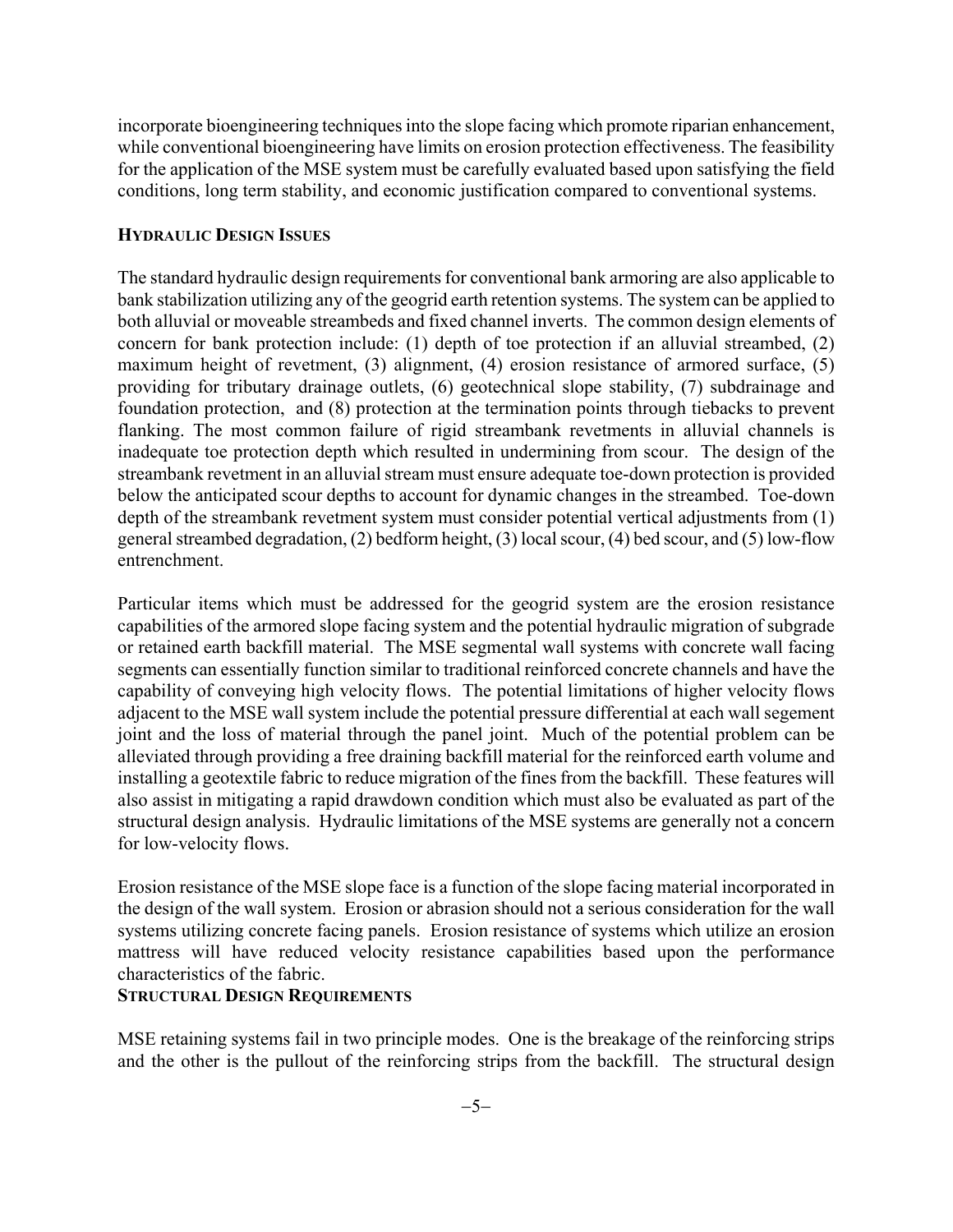procedure for a retained earth MSE wall system is a two fold analysis. The first concerns the external stability of the structure which includes sliding at the base, punching of the foundation soil, and differential settlements, and general sliding within the existing soil. The second deals with the internal stability of the structure or the pulling out and or breaking of the reinforcing elements. The basic outline of the structural design procedure includes:

- 1. Check the external stability for a given geometry
	- a. Safety factor against overturning
	- b. Safety factor against sliding
- 2. Calculate the maximum bearing pressure at toe of wall a. Check eccentricity of the reinforced earth mass
- 3. Calculate the horizontal earth pressure at each reinforcing grid level
- 4. Check safety factor in bond or anchorage at each level
- 5. Check reinforcing grid stress at each level

The length of reinforcing grid is determined by analyzing the pullout resistance. The pullout length is the sum of the distance required to develop sufficient frictional force to resist the pullout and the distance required to extend the strips beyond the failure wedge.

where  $FS_p$  is the factor of safety against pullout, *K* is the earth pressure coefficient, is the area of the facing panel, *N* is the grids on the wall panel, *w* is the width of the grid, and  $\varphi_u$  is the soilgeogrid friction angle.

# **MECHANICALLY STABILIZED EARTH (MSE) WALL**

Mechanically stabilized earth systems encompass a broad range of soil retaining structures which utilize buried horizontal reinforcing mattress systems to transfer and distribute soil loads. Common systems which have streambank stabilization applications are reviewed including unique proprietary systems.

Segmental Wall - MSE retaining wall system with face constructed of precast concrete panels which interlock to form a complete vertical wall. The panels transfers the full horizontal load to the reinforcing grids.

Pin Connected Block (PCB) Wall - Precast concrete block wall which anchors the geogrid into the facing block units. Each individual block is interconnected vertically with pins to the adjacent blocks, while the geogrids mats are installed at vertical intervals based on the structural requirements.

Sierra® Slope Retention System - This unique and proprietary form of MSE retention system is manufactured by Tensar® and provides the potential for vegetation on a oversteepened slope face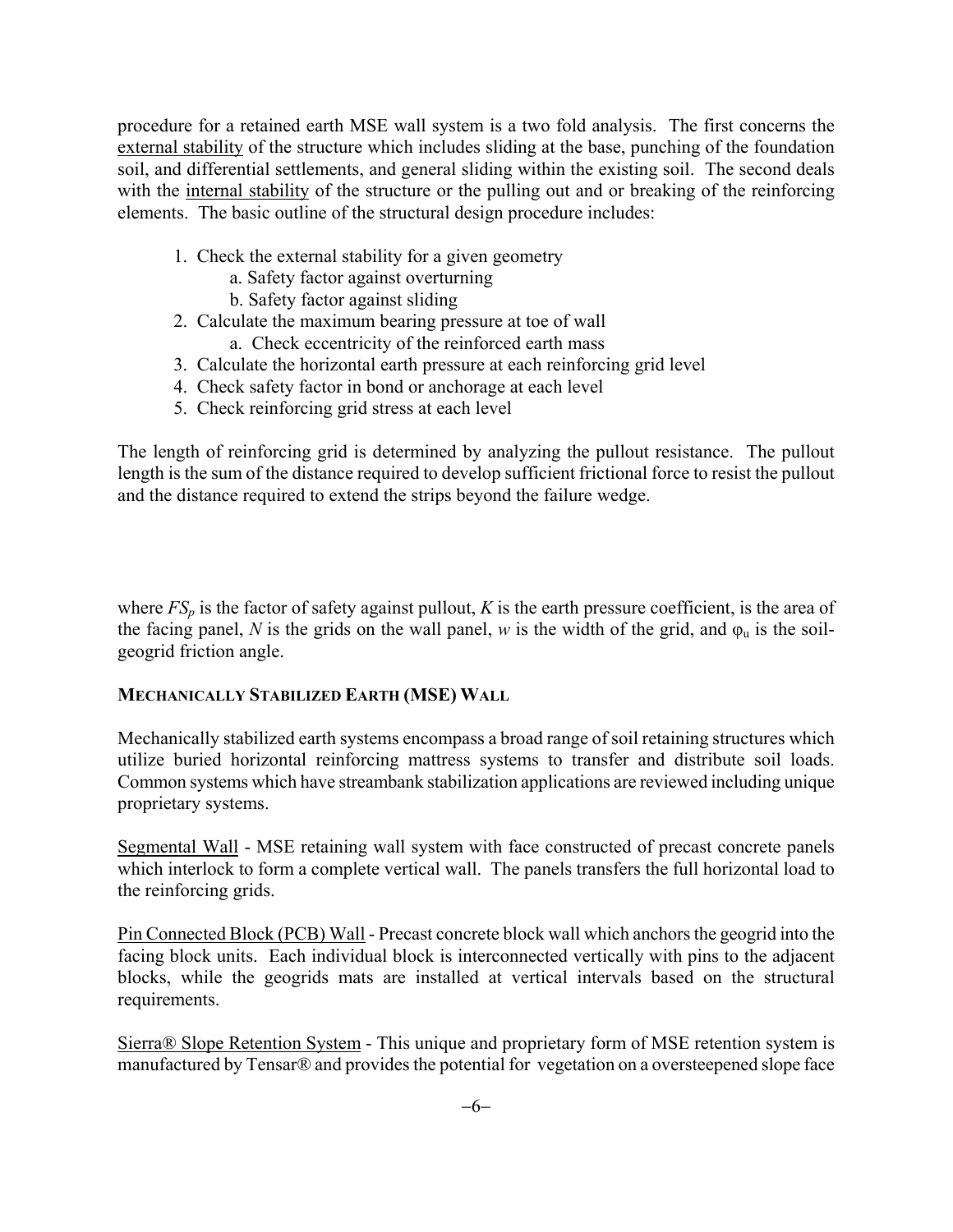while having all the properties of the conventional MSE system. A modified system includes welded wire facing elements which can be installed vertically to maintain a uniform alignment of the geotextile fabric. The Sierra® system is comprised of (1) Tensar uniaxial geogrids which provide the primary slope reinforcement, (2) biaxial geogrids for secondary slope reinforcement to ensure surficial stability, and (3) slope facing material. Slopes from  $26^{\circ}$  to  $70^{\circ}$  can be generated with this system.

# **PROJECT APPLICATION NO.1 - PRADO DAM INTAKE WINGWALL (CORONA, CA)**

Prado Dam in Corona, California is a major existing regional flood control reservoir which was completed by the Army Corps of Engineers in 1941. The dam can no longer provide the required level of flood protection to the downstream communities and requires modifications. The project consists of enlarging the reservoir capacity by raising the spillway crest 20 feet and the top of the dam by 28 feet. A new gated outlet capable of releasing 30,000 cfs would be provided compared to the current available release by the existing outlet of 9,000 cfs. One of the elements of this design includes the training walls or wing walls which extend a maximum of 55-feet in height within the reservoir to the gated intake structure.

Another unique structural are the downstream stilling basin walls which dissipates the hydraulic energy from the double 22 feet wide by 23 feet high regulating outlet conduit prior to the runout

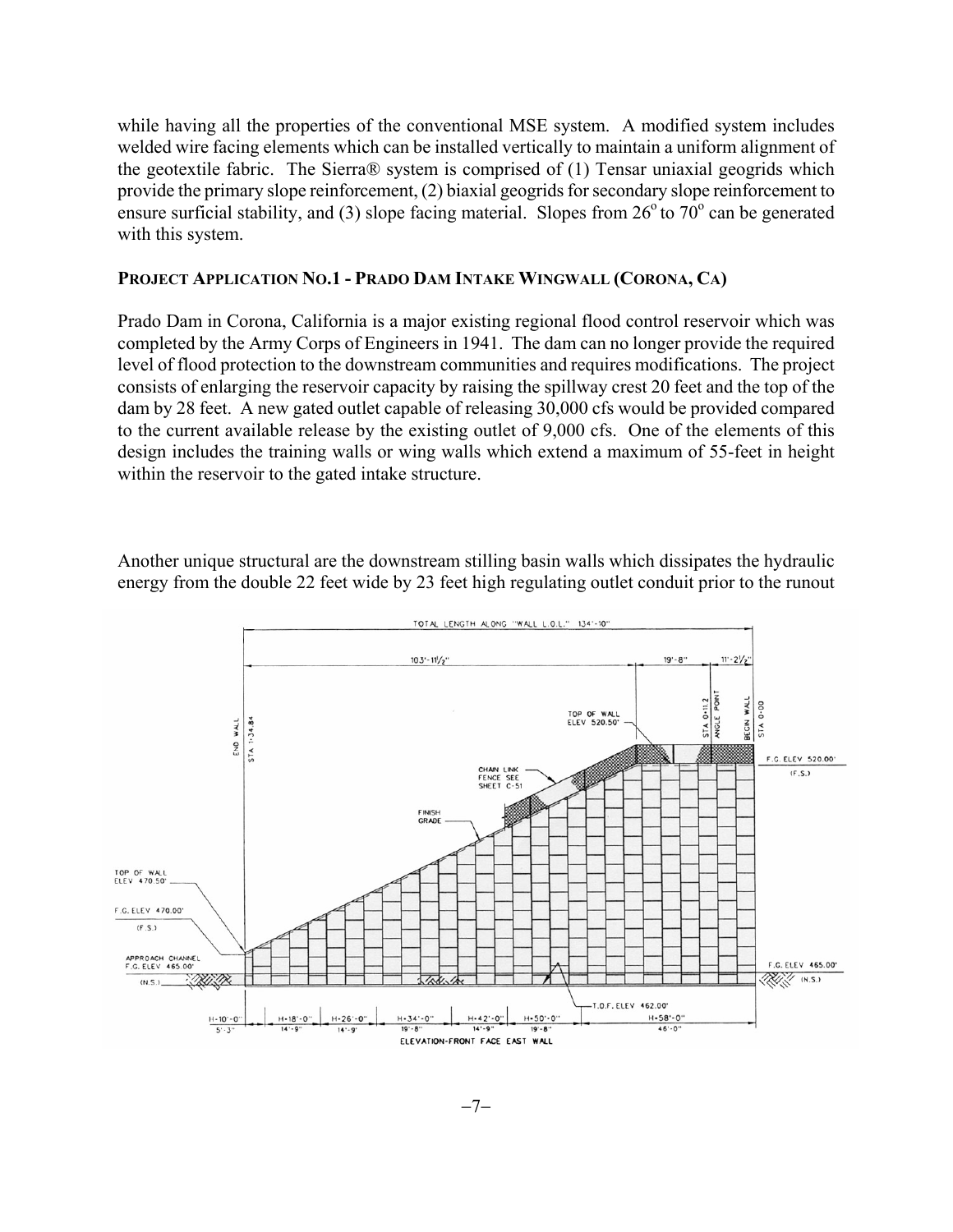channel. These particular walls extend to a maximum of 50-feet vertically. The original design concept for the stilling basin walls and intake wing walls evaluated concrete gravity and cantilevered retaining walls, however, the seismic loads from the 0.7g ground acceleration resulted in wall heights resulted in extremely massive structural elements so a segmental MSE wall was utilized. The stilling basin wing walls will be subjected to extremely high velocities from the outlet conduit on the order of 40 fps and significant turbulence. The MSE system design resulted in a segmental wall with earth reinforcing strip which extended a maximum of 64 feet horizontally and the concrete slab for the stilling basin functioned independently of the wall. The earth reinforcing for the intake tower wingwalls in the reservoir required earth reinforcing strips which extended a maximum of 72-feet horizontally. The proposed MSE segmental wall system resulted in a cost effective solution and only alternative which could achieve the desired safety of factor for the seimic loading conditions.

# **PROJECT APPLICATION NO. 2 - SAND DIEGO CREEK CHANNELIZATION (IRVINE, CA)**

The flood control improvements associated with the San Diego Creek project in Irvine, California involved channelization of approximately 5,350 lineal feet of natural floodplain between existing upstream and downstream channelized portions of San Diego Creek. An adjacent arterial roadway extension, in addition to the flood control improvements, were constructed as part of a residential development by the Irvine Community Development Company. The San Diego Creek watershed at this location has approximately 33.9 square miles tributary, with an estimated ultimate100-year design flow of 17,400 cfs. The proposed channel geometry consisted of an average 80-feet wide and 16-feet deep trapezoidal section within a fully urbanized portion of the community. The construction materials selected for the flood control improvements included a combination of cabled cellular concrete mattress for the channel bottom and pin connected block (PCB) walls with geogrids for the channel side slopes utilizing the Keystone® system. The concrete mattress in the channel invert provided erosion protection to prevent vertical movement of the streambed and minimize the foundation depth of the PCB channel wall. The PCB wall was installed with a 0.75 horizontal to 1.0 vertical side slope and the primary objective of utilizing this material was to enhance the aesthetics for the community. The structural analysis of the keystone block design required 4 different layers or levels of geogrids embedded approximately 15-feet beyond the face of the channel wall. The proposed improvements resulted in a full channelization of the existing creek, but provided a relatively pervious invert to allow vegetive growth and an aesthetic appearance for the public utilizing the adjacent trail system. The reinforced earth system incorporated in the PCB wall allowed an oversteepened slope of 3/4:1 which maximized the adjacent land for residential development. The hydraulic characteristics for this portion of the channel reflect a relatively high velocity associated with the longitudinal slope  $S_0 = 0.0055$ . The average velocity associated with the design flowrate yields approximately 17 fps. An eight-foot zone of select granular material was installed directly behind the wall face, in addition to a geotextile fabric at the interface between the reinforced earth prism and the native material. Unique features of this installation include (1) the connection interface between the concrete mattress invert and the keystone block, (2) curved channel horizontal alignment, (3) concrete foundation for the PCB wall system to ensure consistent alignment of the blocks.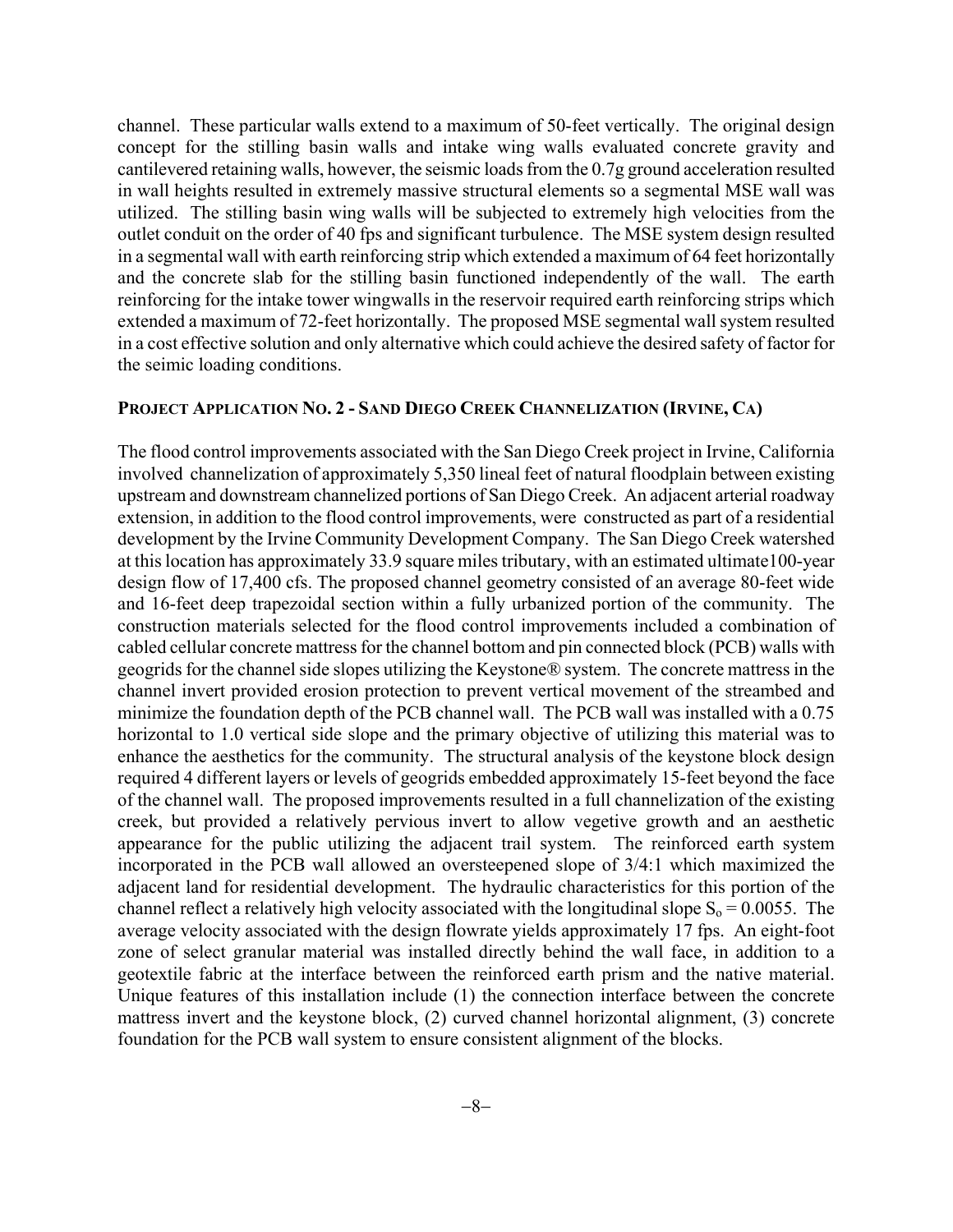

### **PROJECT APPLICATION NO. 3 - ALISO CREEK STREAMBANK (LAKE FOREST, CA)**

El Toro Road is a major existing arterial roadway, in southern Orange County, California, that is located on a steep hillside immediately above the Aliso Creek natural floodplain. A portion of the roadway was constructed in an ancient landslide and the stabilizing buttress material at the toe of the slope has been slowly eroded by the creek which has activated the landslide. This portion of the roadway must be reconstructed and the landslide stabilized in order to protect the community. The height and steep nature of the slope from the roadway to the creek provide a significant design constraint, in addition to the need to protect the reconstructed embankment to prevent lateral erosion of the buttress. However, another issue of the project was avoiding environmental regulatory permitting requirements by eliminating any construction within the floodplain. In order to achieve this solution the Sierra® slope retention with the welded wire reinforced face was selected for the embankment protection adjacent to the creek. The proposed construction presented numerous obstacles including the construction of the new buttress to stabilize the landslide. The shear key for the buttress had to be excavated approximately twenty-feet below the existing channel invert and would be reconstructed utilizing geogrid reinforcement when slopes exceeded 2:1. The Sierra® system was selected in order to ensure erosion protection of the new buttress face